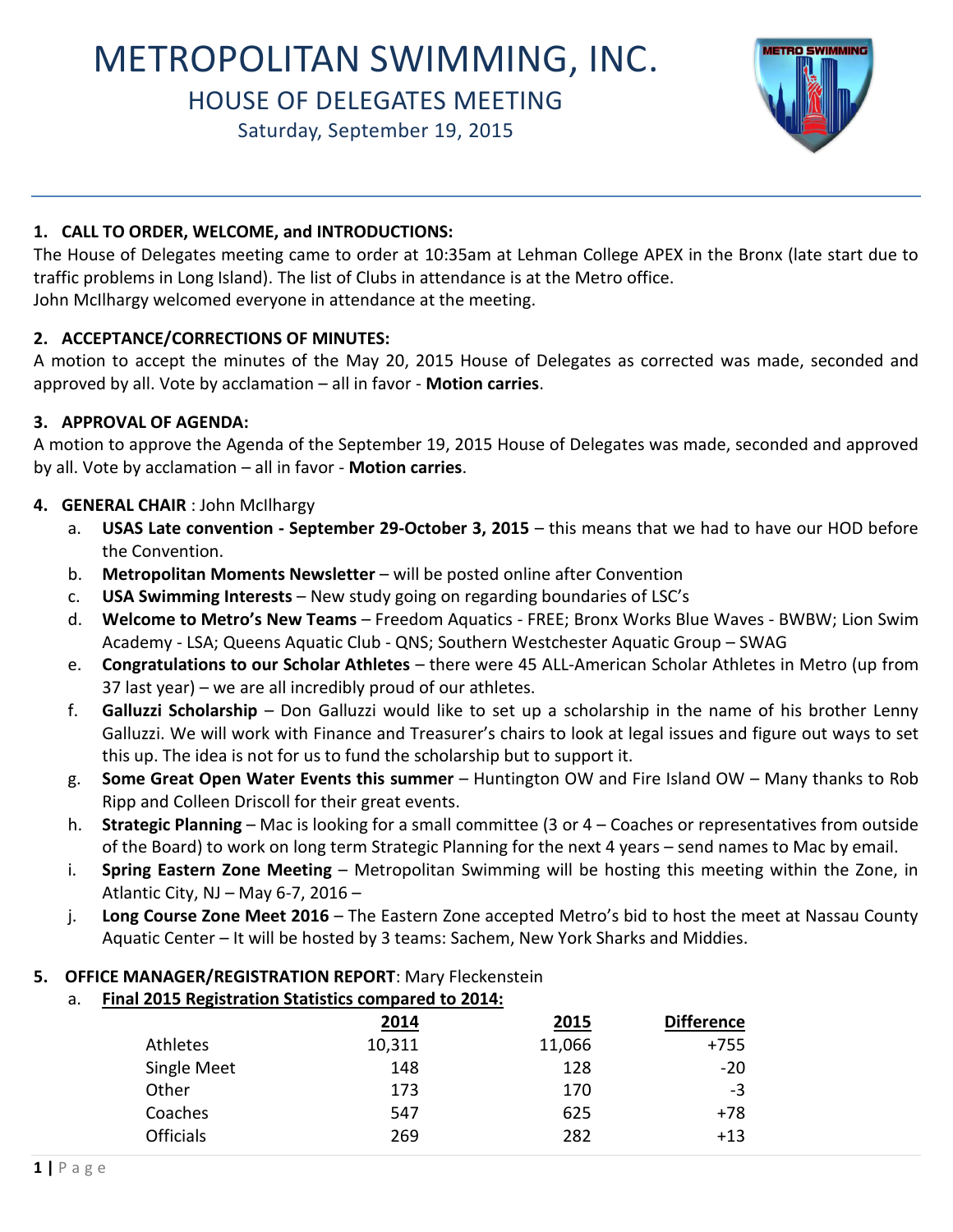\*reminder some have 2 registration categories

# b. **Cards/Registrations**

- Reminder that coaches must send in their CPR and Safety Training certificates. If you do the online Safety Training you must include lifeguard or skills sheet to use. Must come together.
- 2015 cards will not be issued please use Deck Pass to print the 2015 card.
- 2016 cards will only be issued if you have everything up-to-date many have registered for 2016 but Athlete Protection expires in 2015 – when that is done – you will get a new card.
- Officials will NOT receive 2016 cards you must print your cards for OTS.
- Athlete Protection Training new renewal course much better than doing same class again.
- Registrations are coming in. Please be clear on what you are sending in number of athletes, etc. We use this to double check numbers.
- **Huge reminder – if you check off change – it does not register your swimmers – it only changes them. You must check renew or new to register your swimmers.**
- **•** Please be sure all of your club information is correct emails are important!!!!

# c. **Welcome to new clubs for 2016:**

- Freedom Aquatics FREE
- Lion Swim Academy LSA
- Queens Aquatic Club QNS
- Southern Westchester Aquatic Group SWAG
- Bronx Works Blue Waves BWBW
- There are also several new clubs awaiting approval and finalizing paperwork. Please welcome these clubs and help them any way you can.
- New Clubs and clubs needing **Club Leadership and Business Management 201** we are working with USA Swimming to get this arranged in our area – but please be aware that you will need to register for your second year – take as soon as possible – check USA Swimming for upcoming courses. There is course in New Jersey next weekend.

# d. **Club Portals**

 Once again – the office gets many questions that you can answer 24/7 on your club portal – everyone was sent a club portal password. Please use this great tool for all of your database questions – it is live and up-to-date!

# e. **Sanctions**

- Most teams have been very good with their sanctions please be sure you are submitting your sanction application with your meet announcement in a timely manner.
- We are charging \$25 per session for all meets (Open, Invitationals, Approved, Distance, Time Trials)
- Meets should be posted 60 days prior to the meet date.

# f. **Meet Recons**

- As stated at the May meeting **it is the responsibility of the club to only enter registered swimmers in a meet**. We know meets fill up fast and you send you entries in, but this is not an excuse to submit any swimmer that has not been registered. You have access to your club portal 24/7 to see if an athlete is registered. Meet directors have been instructed to remove any unregistered athlete from the meet.
- There is a \$100 fine if you swim an unregistered swimmer in a meet both the host club and the athletes club receive the fine. If this occurs – the times will not be uploaded into the SWIMS database. There will be no grace period.
- Please pay attention to any emails from the office with regards to recons they are important and tell you what needs to be fixed. This also applies to fixing names in your database – middle initials, birthdates etc. Once you fix – you must notify any meet director that the athlete's information has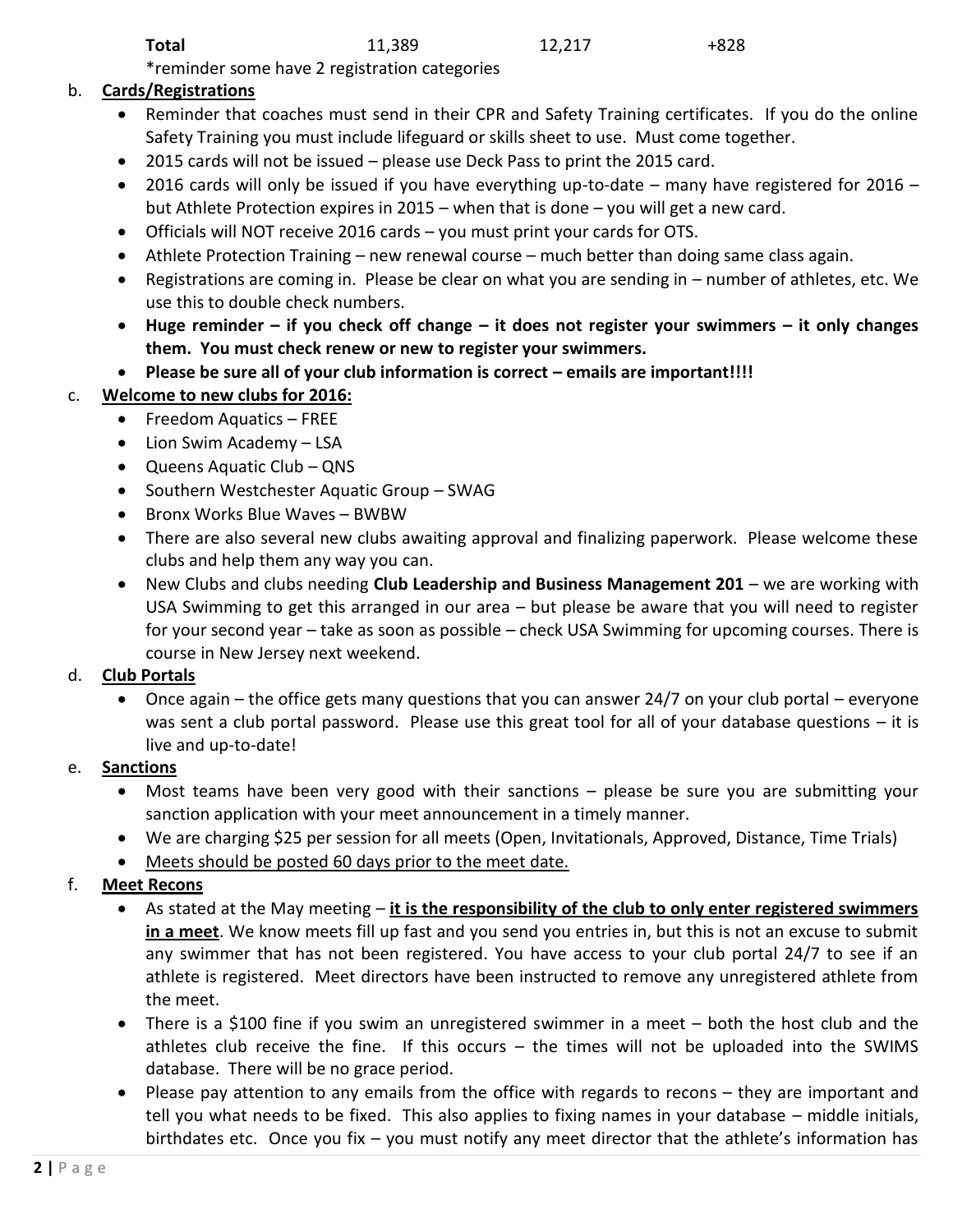changed. We do have a policy that can fine you if the same athlete appears more than once on a recon – keep that in mind!!

g. **The 2015 USA Swimming convention is next week** – will send any other important information out as we get it. Have a great 2015-2016 Swimming Year!

# **6: ADMINISTRATIVE VICE CHAIR:** Denise Byrne

- a. Updated procedure and criteria for Administrative Officials, meet Directors and Administrative Officials. This can be found on the Meet Directors/Admin Officials Link.
- b. Administrative Officials/Meet Directors Clinics are going on. We did one in July, one in August and another is scheduled for September 22<sup>nd</sup>. There will be one at Lehman in October. All are posted on the Metro website.
- c. All Meet Directors and Admin Officials must first register as non-athlete and check Officials box once you have met all the criteria (Clinic, APT, Background Check, Online test)
- d. Meet surcharges please send all paperwork (including the Meet Referee's OTS Report with times and payment) within 30 days of meet. Meet Referees will be instructed on how to use OTS properly and comply. Should submit to the MD with 14 days of the meet so that they can include it in the Post Meet report.
- e. Timelines please be aware that the 4 hour rule does exist and will continue to be implemented.
- f. Denise hopes to have the information for the Club Excellence program posted on the website by middle to end of October.

# **7: AGE GROUPS:** Andy Copley and Jonah Montgomery

- a. **Summer Zone Meet 2015 —** Richmond, VA
	- The 2015 Eastern Zone Meet was a major success on many levels. In the pool, Metro's athletes not only performed well, securing a 3rd place finish overall, but they turned the event into a home meet with a huge show of spirit and support for one another. We received compliments from the officials of the Eastern Zone on our athlete's behavior and team spirit, noting that we set an example for other LSC's to follow.

 Despite coming off a long run of meets spanning from the beginning of July, our swimmers very often found last gasps of strength to record personal bests, individual team records and medalwinning finishes.

 We have to give special mention to our coaching staff. They were professional at all times and continually put the needs of the athletes in front of their own for the better of the team. They were an excellent group that made the trip fun and rewarding.

 The chaperones were a huge help, as usual, although problems did arise between two of them who had strongly conflicting personalities. By the end of the second day we were able to sort out their differences and find a way to use their positive qualities to our advantage. For future trips, we believe it would be prudent to have a screening process of all chaperones.

 The Richmond Marriott was grossly overbooked and made a number of mistakes with our rooms. In three cases, they had booked three adult chaperones together in a single room with one bed. It took them a couple of nights to secure us the proper space that we had asked for but eventually they got it right. There were many hotels in the area and if possible, we may want to look at some others in the Richmond area that could offer us the same services or better.

 Food for the 11-12's between prelims and finals was a tricky issue that we believe needs to be discussed and more appropriately budgeted. We were able to feed them every day before the finals session and did so at a much better cost than other LSC's. Each day we ended up spending approximately \$150 on their meal, which threw off our numbers significantly when all was told.

 Our bus drivers were excellent. According to those coaches who had been on a number of trips, they were the best drivers we had had in years. They accommodated our every need without hesitation and made our lives very easy.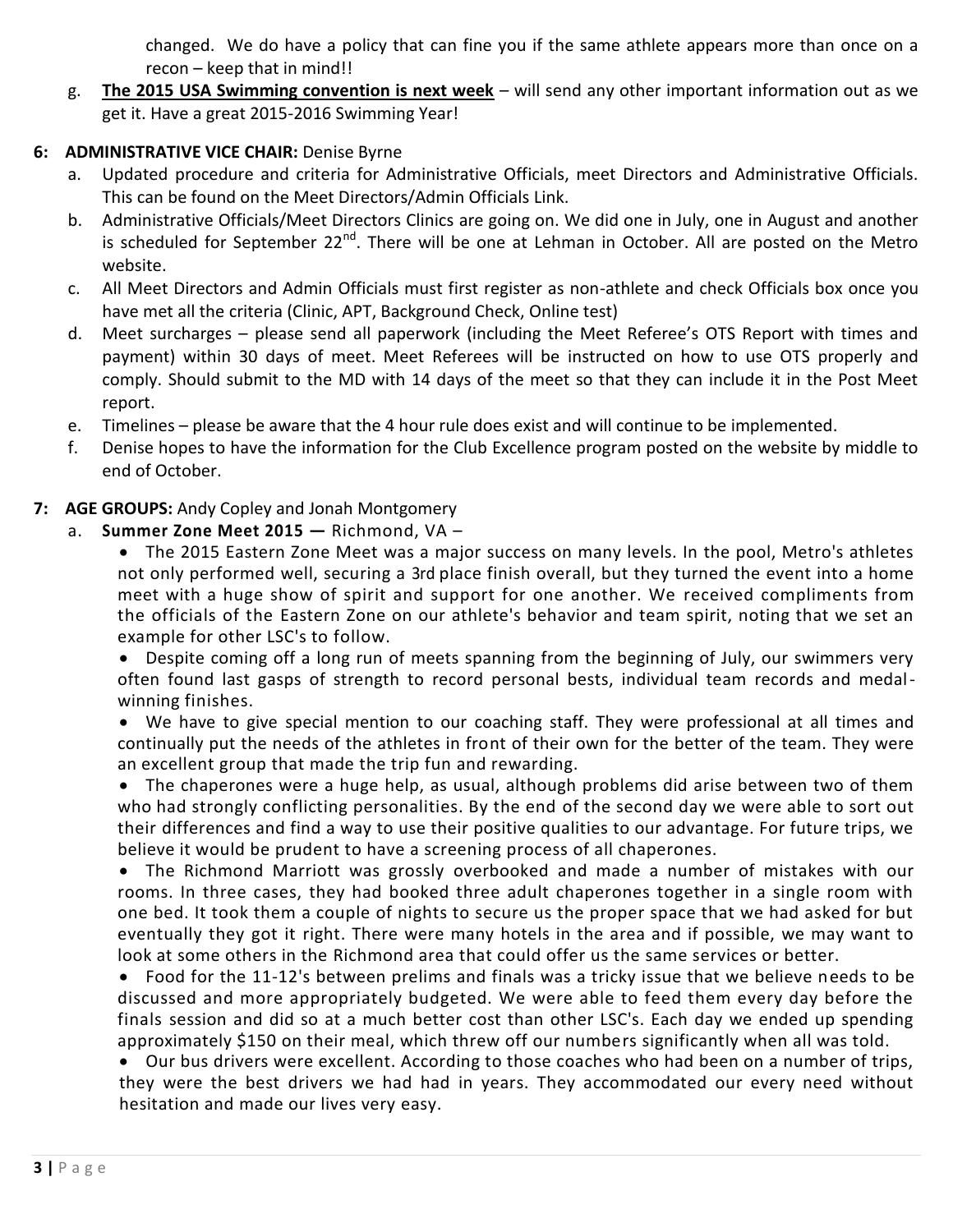We also would like to thank Edgar Perez who came down to help us get on our feet on day one and make sure everything was running smoothly. Although it was our first time around the block, and many situations arising were new to us, we felt we were able to handle those very well and things continued to run smoothly.

 Any major incidents were reported to Mary Fleckenstein and John McIlhargy (Mac thanked Andrew and Jonah for the great job they did at Zones).

## **b. Suggestions for the Future**: (some may already be in place)

- Cell phone and computer use policy for athletes.
- Social Media policy for swimmers (may already be one in place?)
- Conduct agreement form for all volunteers and coaches to sign regarding Metro rules for the trip which includes Safe Sport guidelines.

 All volunteer applications should be screened. A simple call to the Head Coach of the program should be enough. Recruitment of volunteers should be done if necessary.

#### **8: COACHES REPRESENTATIVE**: Amine Boubsis

- a. Not much to report at this time
- b. Report will be online after Convention

#### **9: TECHNICAL PLANNING:** David Ellinghaus

- a. Technical Planning had a meeting in August. Updated time standards and updated alignment will be available this coming week on the Metro website.
- b. Long discussion about short course JO's at TP Meeting especially about how crowded the deck is during the meet. After consulting with Age Group Chairs, we have the following motion: "to introduce reasonable time standards for relays at JO's as well as require that each relay be made of at least 2 athletes entered in individual events". The reason why we are proposing this change is that we received reports from the host team that there were hundreds of "relay-only swimmers" entered in the meet. We must relieve the pressure on the deck. Motion was seconded. Vote by acclamation – all in favor - **Motion carries**.
- c. For LCM Junior Olympics, we will be working with the host team and Age Group to review the order of events, and maybe put a limitation to the number of heats in some events, particularly for the 11-12 400 IM.

#### **10: NATIONAL TIMES VERIFICATION / TOP 10/SECRETARY**: Monique Grayson

- a. **The SAA (Scholastic All America) Team for 2015** was announced earlier in September. It was another incredible year for our scholar athletes and we are very proud of them. There were 510 SAA Finalists for the Eastern Zone!
- b. **The National Age Group Top 10** lists are final and the certificates for the LSCs are at the printer and due back to HQ on the 18<sup>th</sup>. These certificates will be shipped to Metro the week of the 21<sup>st</sup> of September!
- c. **Observed Meets** for 2015-16 Remember that all Requests for High School and College Observation Championship Meets are due a minimum of 2 weeks prior to the meet! Form "B" for High School – Form "A" for College meets - The sooner you sent those to me … the better – Section 1 and Section 8 are already in!
- d. **Swimmers Registrations** must be sent to Mary before any new swimmers can participate in a meet!!! Do not wait or delay the process or you will be fined \$100 per un-registered swimmer.

#### **11**: **DISABILITY:** Denise Byrne

a. Lots of information is coming out about swimmers with hearing disabilities. Denise will have something posted on the website after Convention.

#### **12: SENIOR CHAIR:** John Collins and Dave Ferris

a. **Review of new rules for Senior Mets:**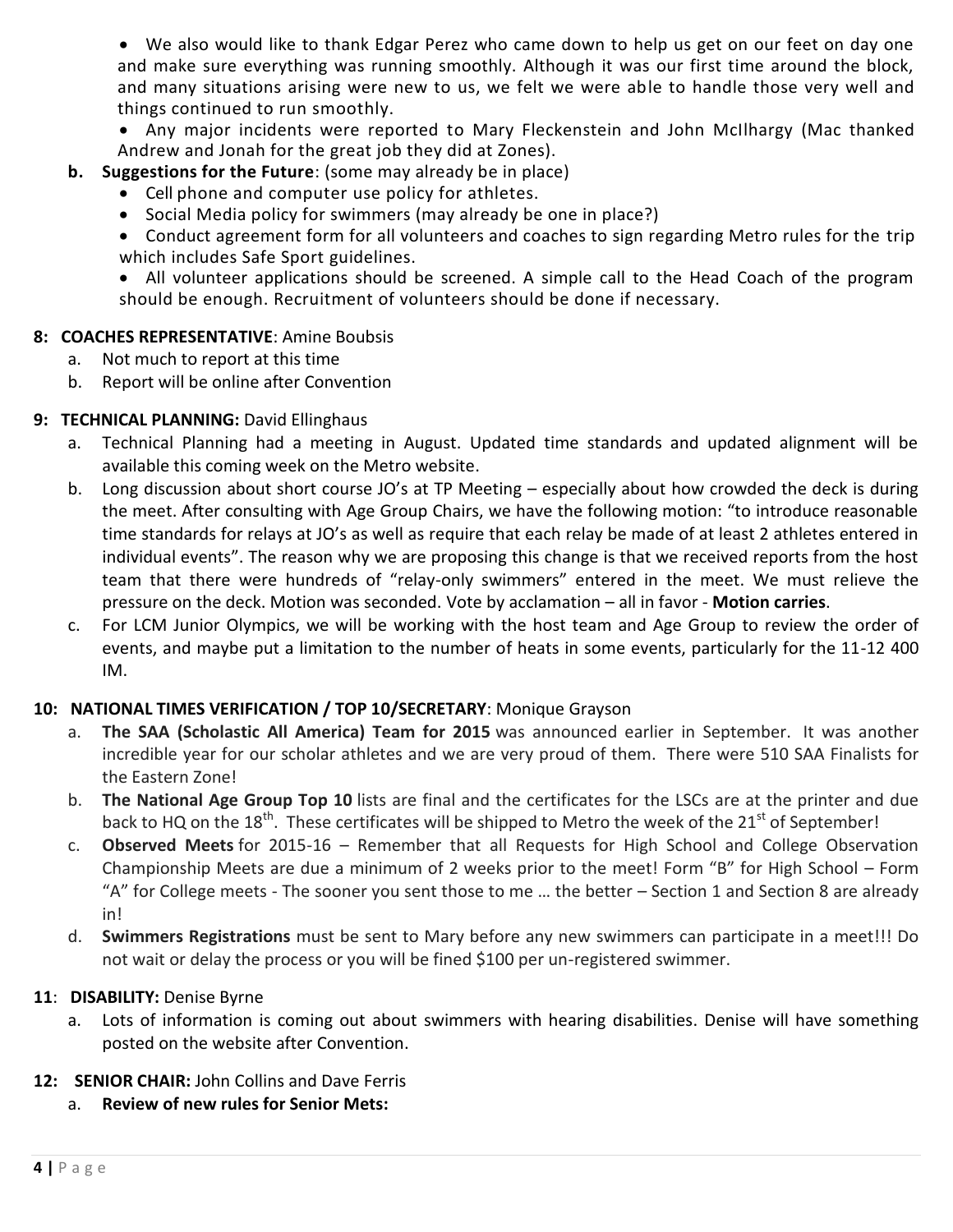- As voted on at the May 2015 HOD, the 2016 Senior Mets Winter Championships (2016 is an Olympic Year) will have Short Course Yards Prelims and Long Course Meter Finals.
- The distance Olympic events will be run long course.
- The scoring at Senior Mets will change to 4 (four) heats scoring, with the 3rd & 4th heat (2 Bonus Heats) to be for 18&under only.
- b. **Awards -**
	- **USA Swimming National Team 2015- 16** Josh Schneider, Jimmy Feigen and David Plummer - NYAC Zane Grothe, Cody Miller and Lindsay Vrooman - BADGER
	- **USA Swimming National Junior Team 2015 - 16** Margaret Aroesty - LIAC

# **13: OPEN WATER**: Colleen Driscoll and Rob Ripp

- a. **We had two Open Water meets this year:** 
	- Excel Open Water Race at Huntington/Cold Spring Harbor 297 registered for this OW Meet
	- Fire Island Open Water Race
- b. Mac congratulated Rob & Colleen for the great job they do for Metro Swimming. Metro wants to promote OW much more.
- c. Questions about the schedule of OW meets at end of June and in early July. Hard to attend for swimmers during the LCM season. Hard to schedule those at another time during the summer.
- d. The 2016 Fire Island race will be July  $9^{th}$ , 2016

## **14: DIVERSITY**: John Yearwood

- a. **Joshua Bryant** (NBS) and **Alice Dauchez** (AGUA) attended the Eastern Zone Diversity Select Camp this year. The camp was held June 25-28 at the University of Maryland, College Park. The next Camp in the Eastern Zone will be in 2017
- b. John was approached by a swimmer about a charitable program that will gather and donate swimming equipment to athletes in need in the Metro area (goggles, caps, fins, paddles, buoys, kickboards, towels, snorkels, monofins, etc.). Maybe set up collection boxes at swim meets by the admissions desks. Information will be posted on the website.
- c. John attended the "**Diversity in Aquatics Convention**" August 21-23, 2015 in Lake Worth, Florida. Leaders from various aquatic agencies (USA-Swimming, USA Rowing, USA Triathlon, Scuba Diving) were there to share information on their various initiatives within their organizations. More information will be posted on the metro website.

#### **15: SAFETY CHAIR: Edgar Perez**

Edgar was at a wedding and unable to attend the HOD meeting

#### **16: SAFE SPORT:** Brian Hansbury

- a. New push for US Swimming and Safe Sport is the more proactive approach of safe sport to US Swim members, education and forward movement will be the theme.
- b. The emergence of transgender and transitioning athlete's is new and US swimming is approaching it with positive attitude and welcoming of the changes to the sports.
- c. The news has reported numerous cases in college swimming of these athletes, first reported was a swimmer at Harvard that was later rectified to Sarah Lawrence being the school to have an athlete that was transitioning between female to male and competing for both teams male and female while in college

# **17: OFFICIALS CHAIR**: Mark Amodio

a. We are down to about 160 certified officials in Metro. This is going in the wrong direction if we want to get to LEAP 2 as we would then need over 400 certified officials! Need to recruit Officials as this is an important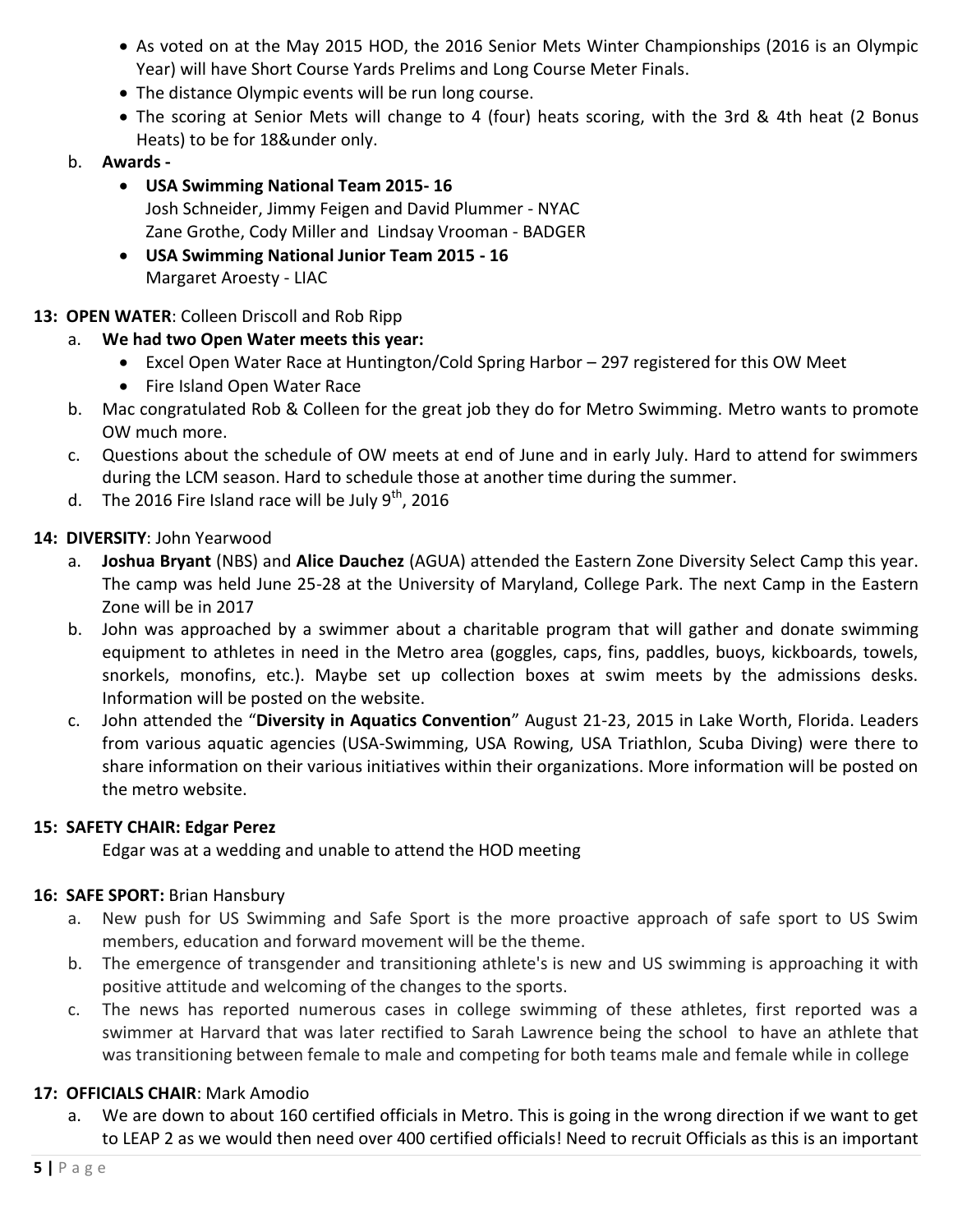step for Metropolitan swimming.

- b. The link to the Officials Page on our website is active. More information pertaining to Officials, including steps on how to become an official will be posted there soon.
- c. Denise Byrne and Mark have been working on and re-writing the criteria and process needed to become Meet Directors and Administrative Officials. Reminder to all AO that they are Administrators (on the "dry" side of the meet)
- d. Fourteen (14) Officials advanced to National Certification (first step N2) at the 2015 Summer Senior Mets. This was made possible through our "in house" evaluators! Many thanks to Steven Kessler, Phil Paspalas and Ernesto Martinez.

# **18: TREASURER/FINANCE:** George Rhein / John Yearwood

- a. Reports were submitted and were available at the meeting:
- b. Metropolitan Swimming Profit and Loss September 1, 2014 to August 31, 2015
- c. Metropolitan Swimming Profit and Loss vs. Budget and Prior Year
- d. Metropolitan Swimming Balance Sheet as of August 31, 2015
- e. Proposed Budget for 2016-2019 as well as Actuals from May 15, 2011 to August 31, 2015
- f. A motion to accept the Treasurer's Report was made, seconded and approved by all.
- g. Discussion/review of the quadrennial Budget A motion to accept the Budget was made, seconded and approved by all. Budget was approved – **Motion carries**

# **19: ATHLETES' REPRESENTATIVES**: Michael Zuppone and Emily Sullivan

- a. Unfortunately the USA-S Convention is late this year so Michael & Emily could not present their report to the swimmers in attendance. Michael will make sure that they receive the report within the next month. It is very important for the athletes to know what's going on with USA Swimming!
- b. Michael and Emily split the athletes in two groups, made cheers and played Trivia! Swimmers with the right answers received a "prize"!
- c. Emily spoke about "Leadership" even if older swimmers don't realize it, many younger swimmers are looking up to them!
- d. Athletes can reach to Emily and Michael if they have any questions or concerns!
- e. Mia Belovsky of Condors talked about her program "Kaps 4 Kids" it is a charitable program that will gather and donate swimming equipment to athletes in need in the Metro area. Equipment such as goggles, caps, fins, paddles, buoys, kickboards, towels, snorkels, monofins, etc. Teams can set up collection boxes at every swim meet by the admissions desks; also collect unclaimed items from the lost and found.

Swimmers can help by dropping off and picking up collection boxes to the swim meets they attend. Also spread the word to family members and friends.

Mia want to start this program that helps kids develop their enthusiasm and commitment for the sport of swimming, and bring members of the swimming community closer together by achieving this common goal. Contact Mia at [miabelovsky@gmail.com](mailto:miabelovsky@gmail.com)

# **20: OLD BUSINESS**

Nothing at this time

#### **21: NEW BUSINESS**:

- a. John McIlhargy We have been having a trend toward being an LSC that is mostly driven by our Invitational meets. Mac has received emails from a few clubs about the lack of Open events. Mac has a meeting scheduled with USA Swimming at Convention about this issue to look at ways to encourage and increase the number of Open events. Mac will report on this subject in the Metro Moments Newsletter after Convention.
- b. Bob Vializ made a motion to restore the ability to write "All Metro Teams are invited" on the Invitational meets information instead of actually writing the name of each Metro team! The motion was seconded.